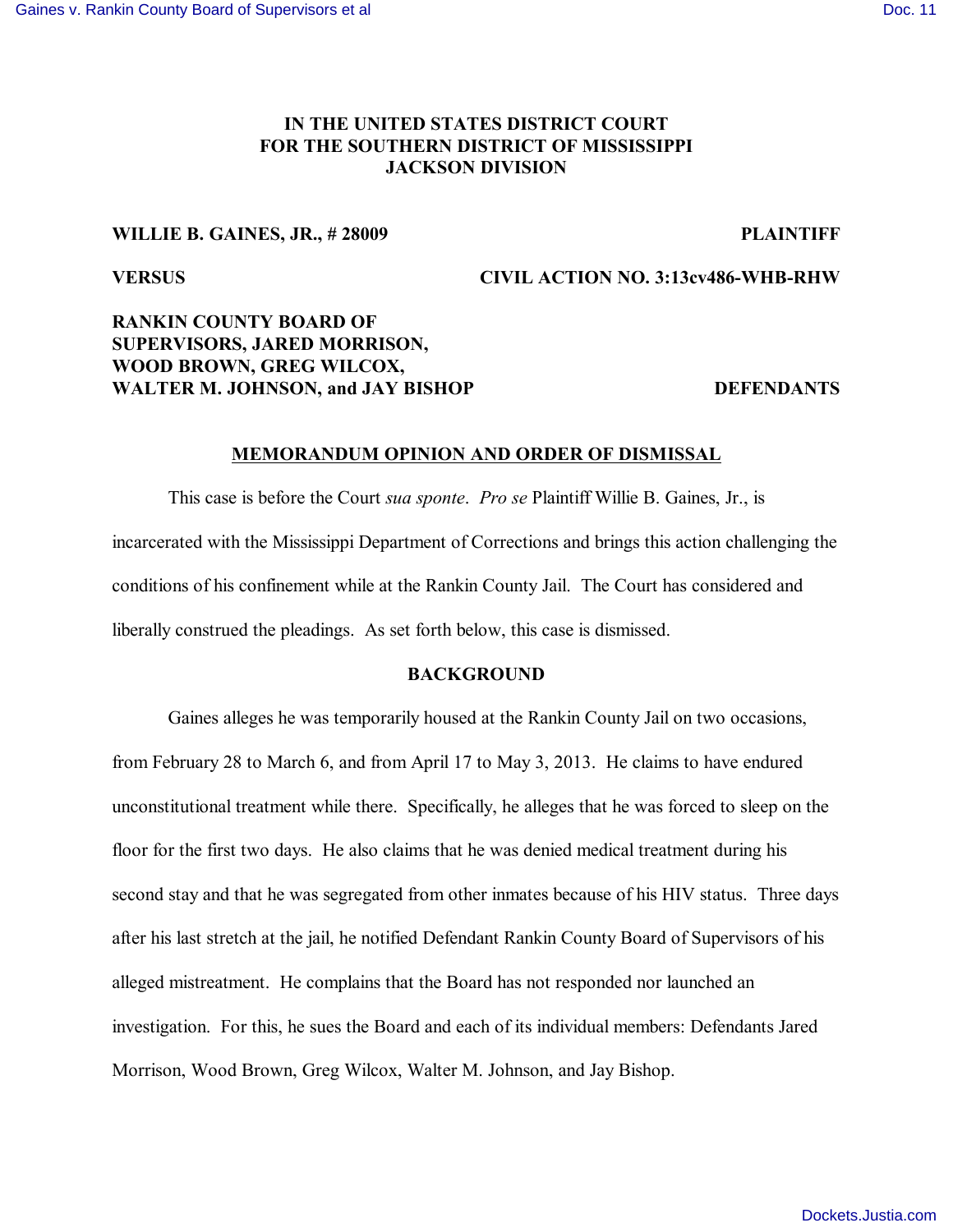The Court takes notice that, based on these alleged conditions, Gaines filed two previous actions, *Gaines v. Baily*, No. 3:13cv204-RHW and *Gaines v. Baily*, No. 3:13cv298-CWR-LRA. Both are still pending in this Court. The first concerns his first stint at the jail, while the second case concerns the latter stay. The cases were filed against jail employees and the county.

# **DISCUSSION**

The Prison Litigation Reform Act of 1996, applies to prisoners proceeding *in forma pauperis* in this Court. One of the provisions reads, "the court shall dismiss the case at any time if the court determines that  $\dots$  the action  $\dots$  –(i) is frivolous or malicious; (ii) fails to state a claim on which relief may be granted; or (iii) seeks monetary relief against a defendant who is immune from such relief." 28 U.S.C. § 1915(e)(2)(B). The statute "accords judges not only the authority to dismiss a claim based on an indisputably meritless legal theory, but also the unusual power to pierce the veil of the complaint's factual allegations and dismiss those claims whose factual contentions are clearly baseless." *Denton v. Hernandez*, 504 U.S. 25, 32 (1992). "[I]n an action proceeding under Section 1915(d), [a federal court] may consider, sua sponte, affirmative defenses that are apparent from the record even where they have not been addressed or raised." *Ali v. Higgs*, 892 F.2d 438, 440 (5th Cir. 1990). "Significantly, the court is authorized to test the proceeding for frivolousness or maliciousness even before service of process or before the filing of the answer." *Id.* The Court has permitted Gaines to proceed *in forma pauperis* in this action. His Complaint is subject to *sua sponte* dismissal under Section 1915.

Gaines sues the Board of Supervisors and its individual members under 42 U.S.C. § 1983, and read liberally, under state law for (1) failing to respond to his complaints regarding his living conditions and denial of medical care, (2) failing to investigate, and (3) vicarious liability.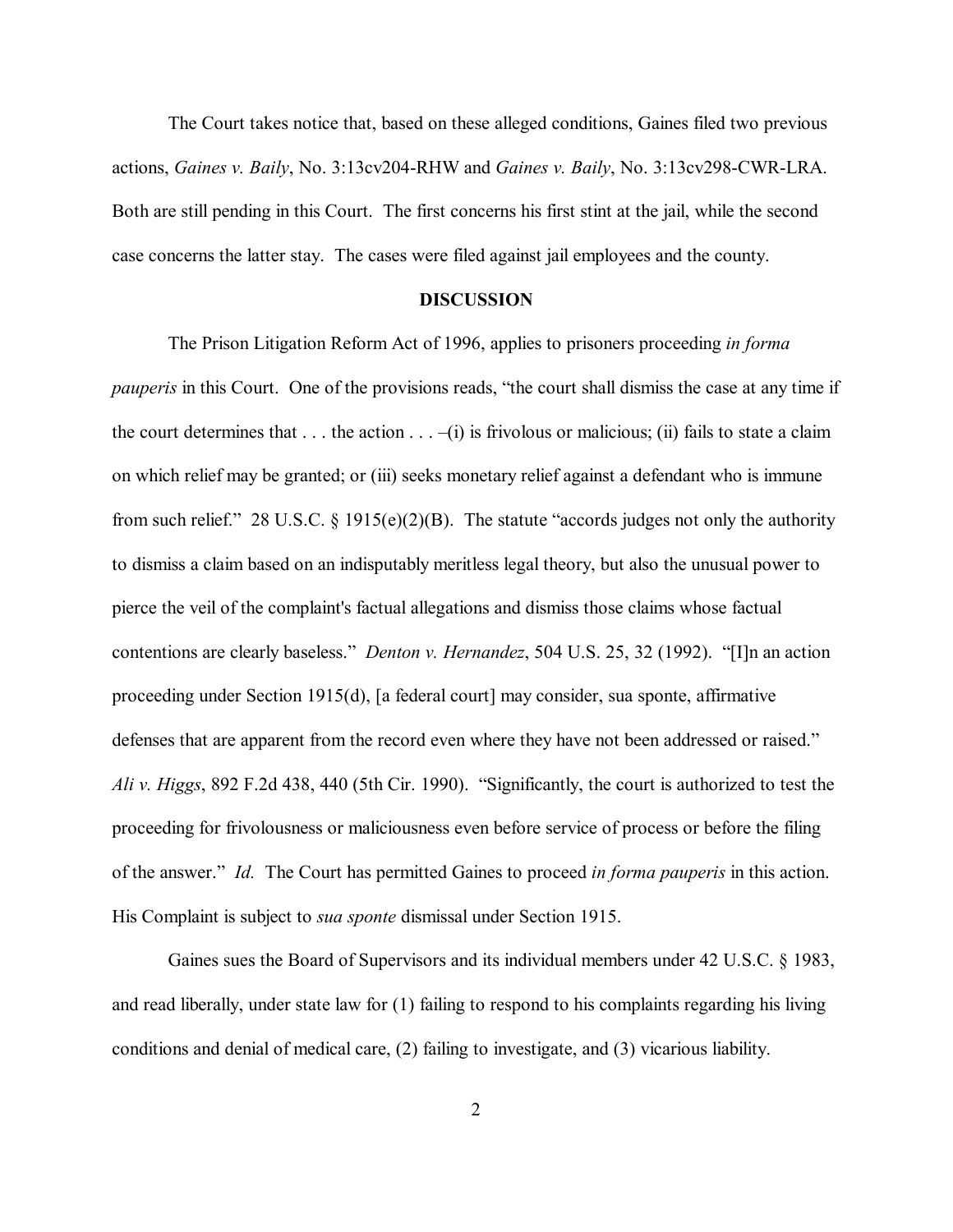### SECTION 1983

To succeed on a claim of unconstitutional conditions of confinement or a denial of medical care, the plaintiff must allege, among other things, that the defendant acted with deliberate indifference. *Wilson v. Seiter*, 501 U.S. 294, 303 (1991); *Varnado v. Lynaugh*, 920 F.2d 320, 321 (5th Cir. 1991). To act with deliberate indifference, a state actor must consciously disregard a known and excessive risk to the victim's health and safety. *Farmer v. Brennan*, 511 U.S. 825, 837 (1994); *Herman v. Holiday*, 238 F.3d 660, 664 (5th Cir. 2001). Gaines admits he did not notify Defendants of the alleged constitutional violations until three days after he left the jail the final time. He does not allege Defendants had notice of the conditions prior to him leaving the jail. Therefore, Defendants cannot be said to be deliberately indifferent to the alleged conditions or to his medical needs. These claims are therefore frivolous.

As for the failure to investigate, this does not state a constitutional violation. *Andrews v. Fowler*, 98 F.3d 1069, 1079 (8th Cir. 1996); *Smallwood v. McDonald*, 805 F.2d 1036, 1036 (6th Cir. 1986); *Gomez v. Whitney*, 757 F.2d 1005, 1006 (9th Cir. 1985); *Martin v. Streeter*, No. 3:11cv20-SA-DAS, 2012 U.S. Dist. LEXIS 152662 at \*6 (N.D. Miss. Oct. 24, 2012); *Davis v. Hanford*, No. 3:11cv1364, 2011 U.S. Dist. LEXIS 137817 at \*6 (W.D. La. Oct. 25, 2011); *Newsome v. Primes*, No. 05-5465, 2008 U.S. Dist. LEXIS 37104 at \*5-6 n.3 (E.D. La. Mar. 17, 2008); *Woodland v. City of Vicksburg*, No. 5:05cv85-DCB-JCS, 2006 U.S. Dist. LEXIS 85050 at \*10-11 (S.D. Miss. Nov. 21, 2006); *Bloch v. Lake*, No. 3:03cv2965-G, 2004 U.S. Dist. LEXIS 8582 at \*15 (N.D. Tex. May 10, 2004); *May v. Kennard Indep. Sch. Dist.*, No. 9:96cv256, 1996 U.S. Dist. LEXIS 14596 at \* 12-13 (E.D. Tex. Oct. 1, 1996). This claim is therefore dismissed.

Finally, Gaines contends Defendants should be held vicariously liable for the jail